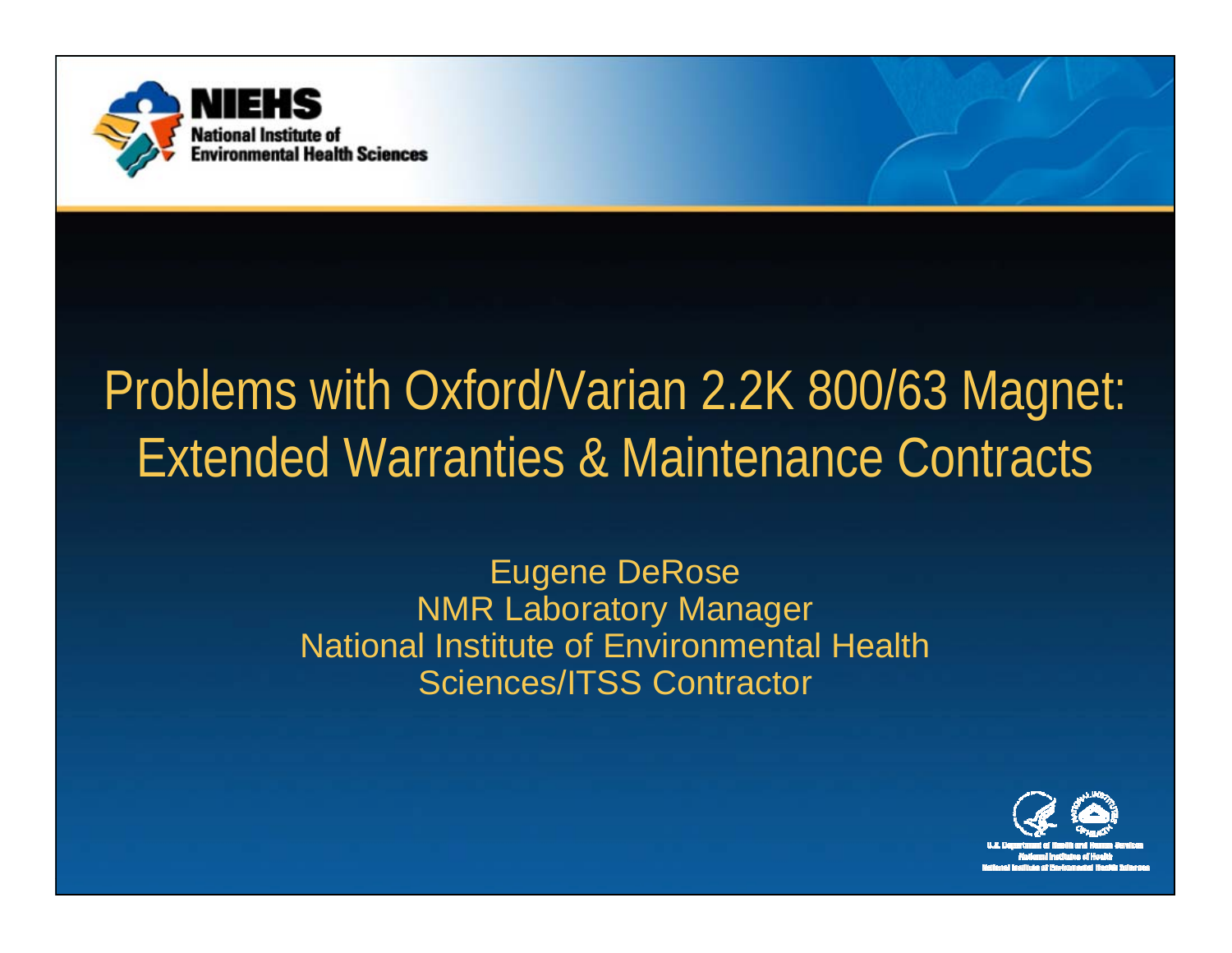

## **Introduction**

- Cost and technical details
- Problems with our 800 MHz magnet
- Ongoing INOVA 600 console problems
- Extended warranty and maintenance contracts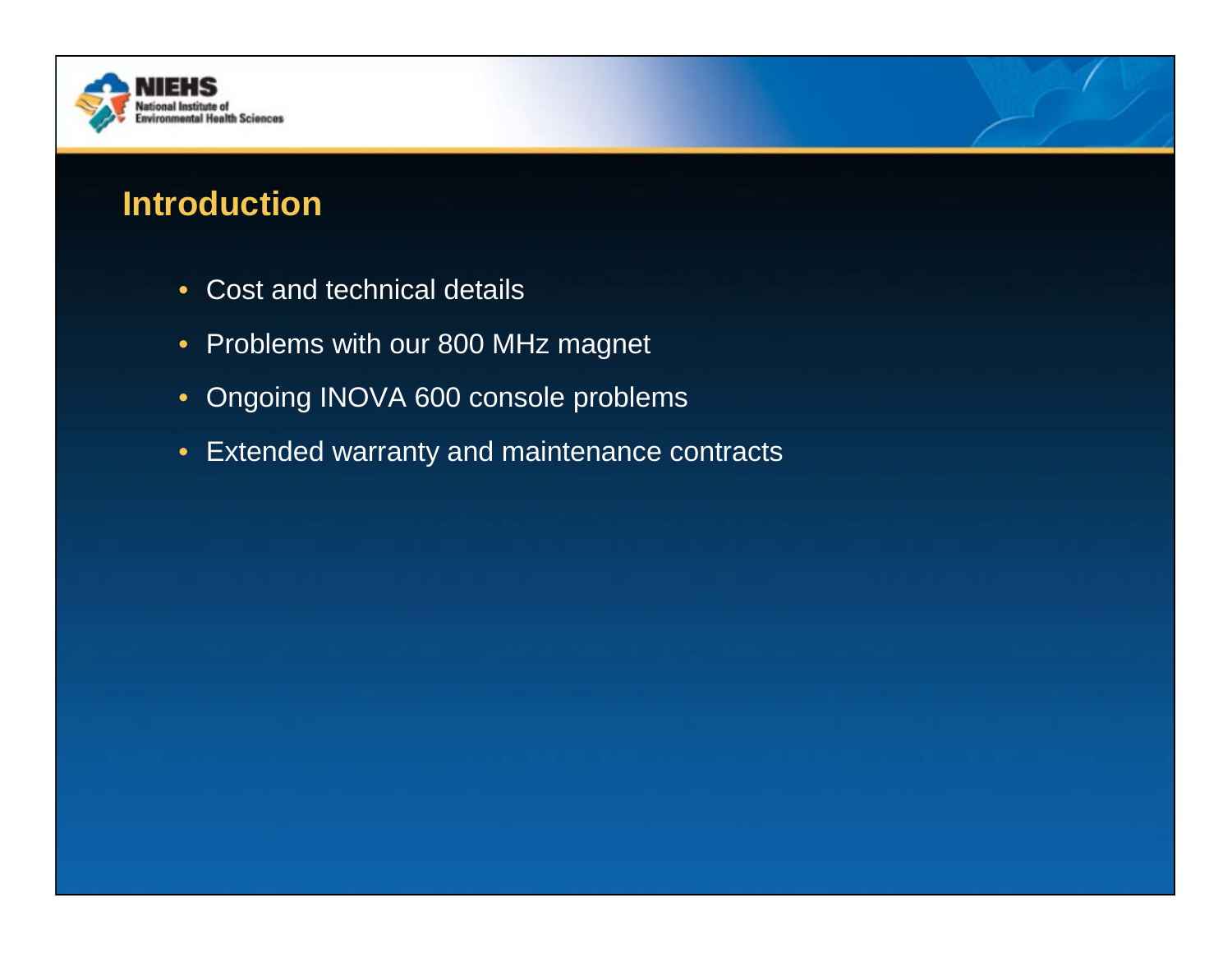

## **Cost and technical details**

- Varian INOVA 800: total system cost ~2 million dollars.
- Full console & magnet maintenance contract > \$50K
- The Oxford 800 MHz/18.8 Tesla 63mm bore magnet operates at 2.2°K and a current level of 151 amps.
- At 4.2°K, the magnet is energized to 121 amps, corresponding to 640 MHz. The temperature is lowered to 2.2K by pumping on the liquid helium, and the magnet current is increased to 151 amps, corresponding to 800 MHz.
- Drift spec <= 8 Hz/hour
- Does the higher current level, requiring operation at 2.2K, make these pumped magnets more susceptible to failure? How robust are the newer 54mm 4.2°K 800 magnets? What about 900 MHz magnets and above?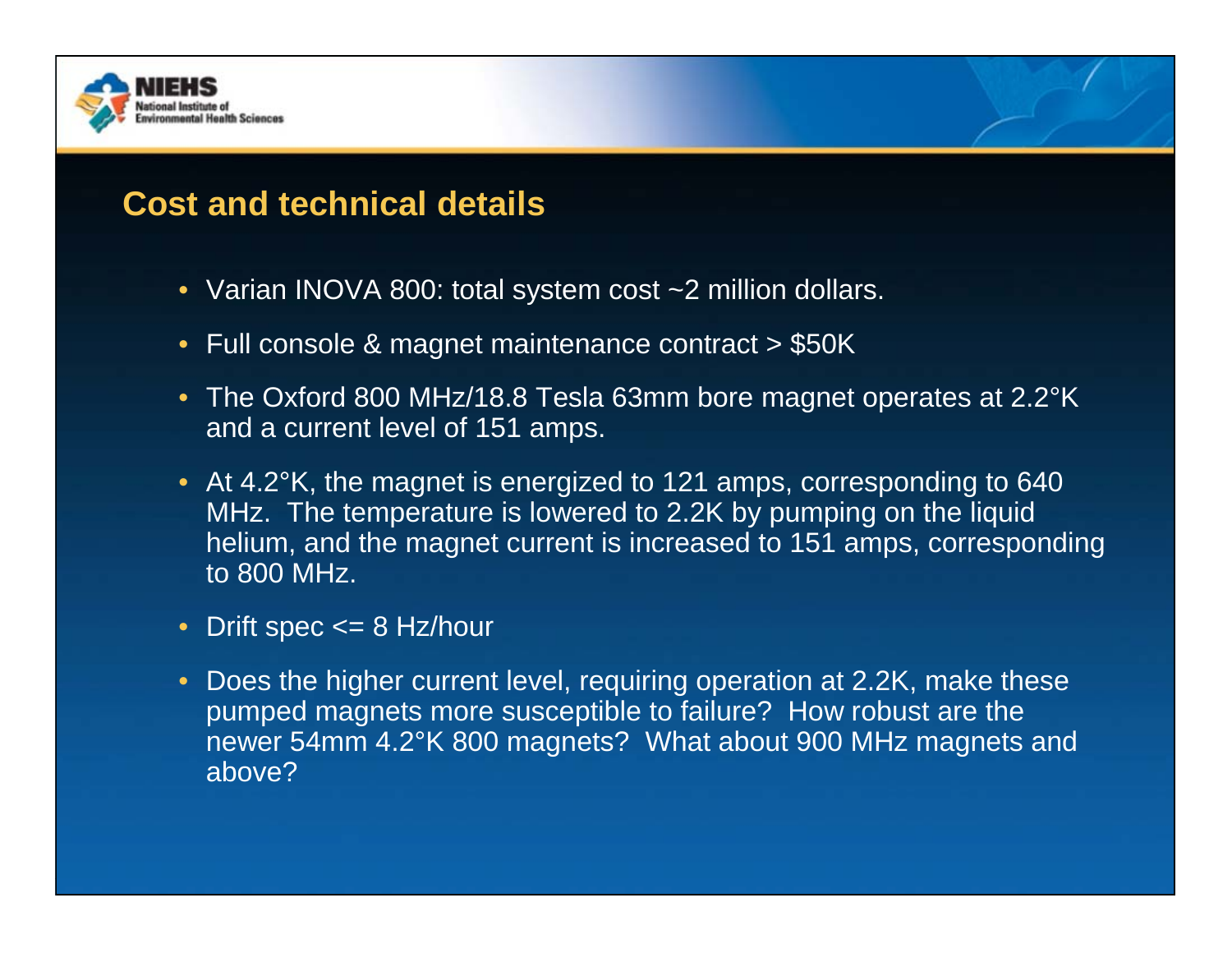#### **Problems with our 800 MHz magnet**

•Initial drift test. One spectrum/hour  $\longrightarrow$  drift < 4 Hz/hour



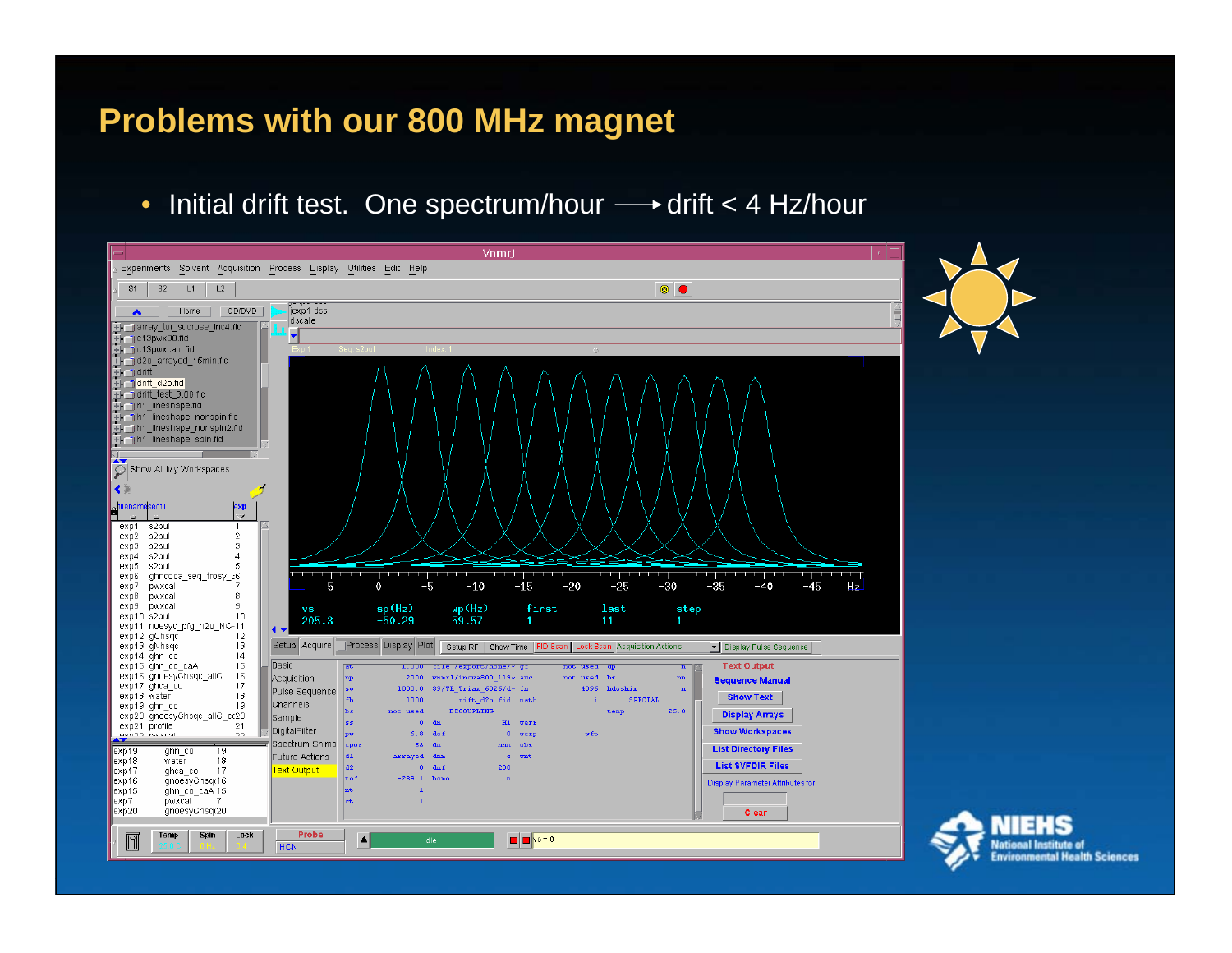#### **Problems with our 800 MHz magnet**

•Recent drift test: one spectrum/minute  $\longrightarrow$  drift > 12 Hz/minute



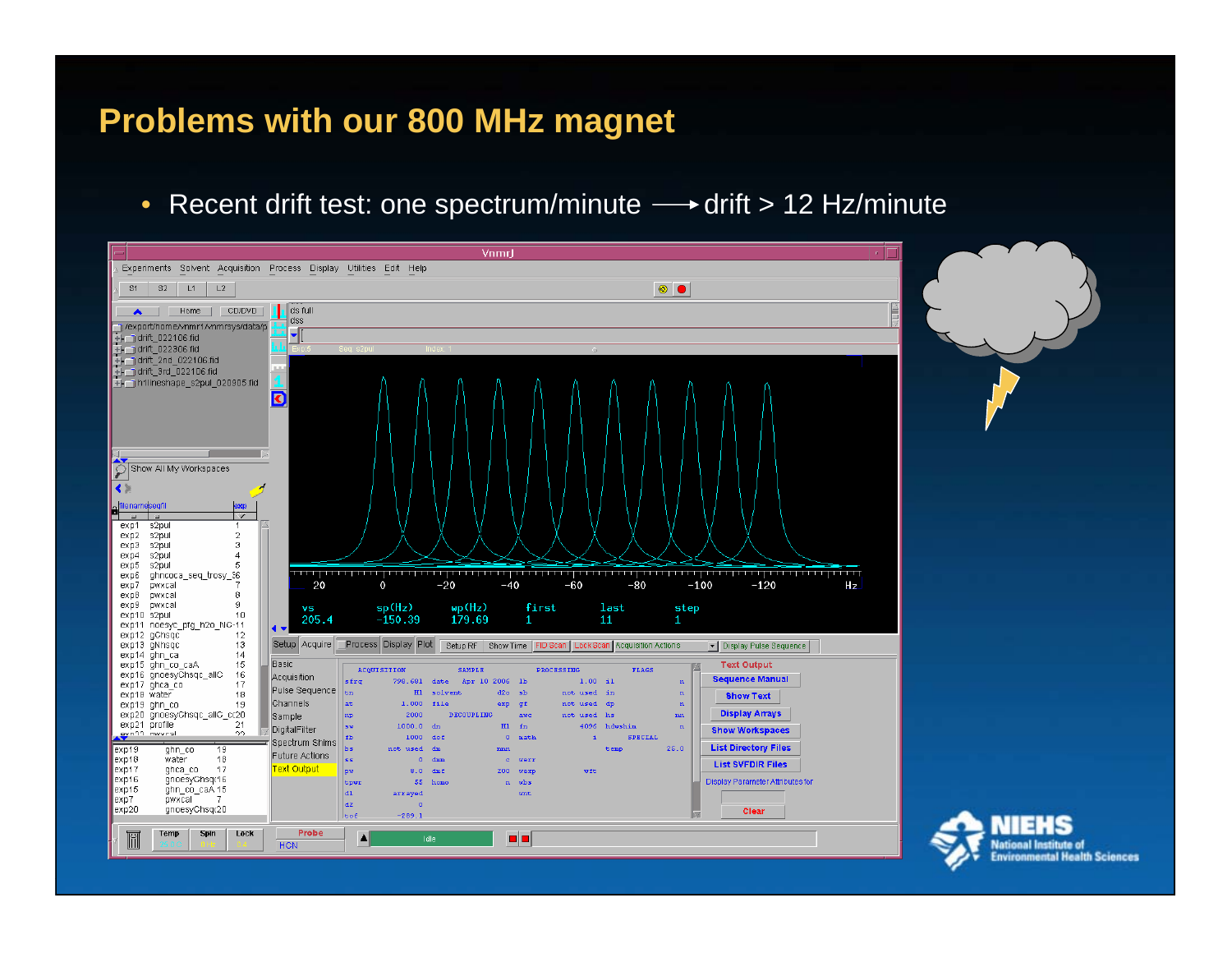

## **Problems with our 800 magnet**

- High drift problem developed ~6-7 months after the 1 year warranty period expired.
- Neither vendor accepted any responsibility for the problem.
- Oxford
	- Option 1: ~\$11K to catch the field and bring the current back to 800 MHz (now at ~798 MHz).
	- Option 2: ~\$38K additional to warm up and reenergize magnet
	- Option 3: Send magnet back to Oxford for repair? Cost?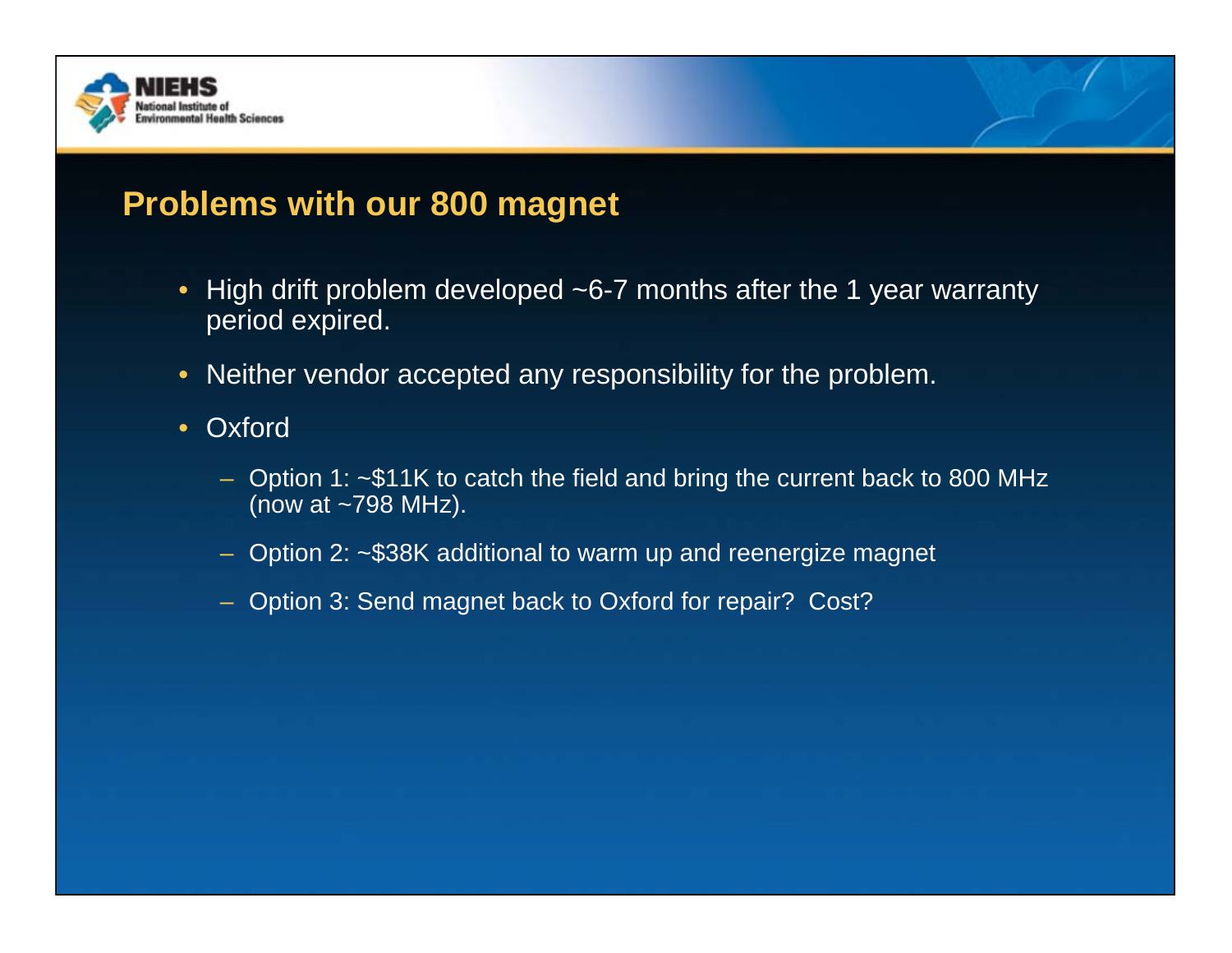

## **Ongoing INOVA 600 console problems**

- Perpetual VME bus problems
- "Number of points acquired is not equal to np" or some variation
	- Problem first occurred during warranty period.
	- To correct problem, replaced DSP, ADC, Data to Memory, and CPU boards; install latest VNMR and Solaris patches; set dsp='n'. Problem always returns.
	- Last week a new error appeared that also interrupts an ongoing acquisition: "Maximum transients accumulated"
- These VME bus problems were never fully addressed during the 1 year warranty period.
- Will upgrading to RH/VNMRJ PC host computer cure these problems?